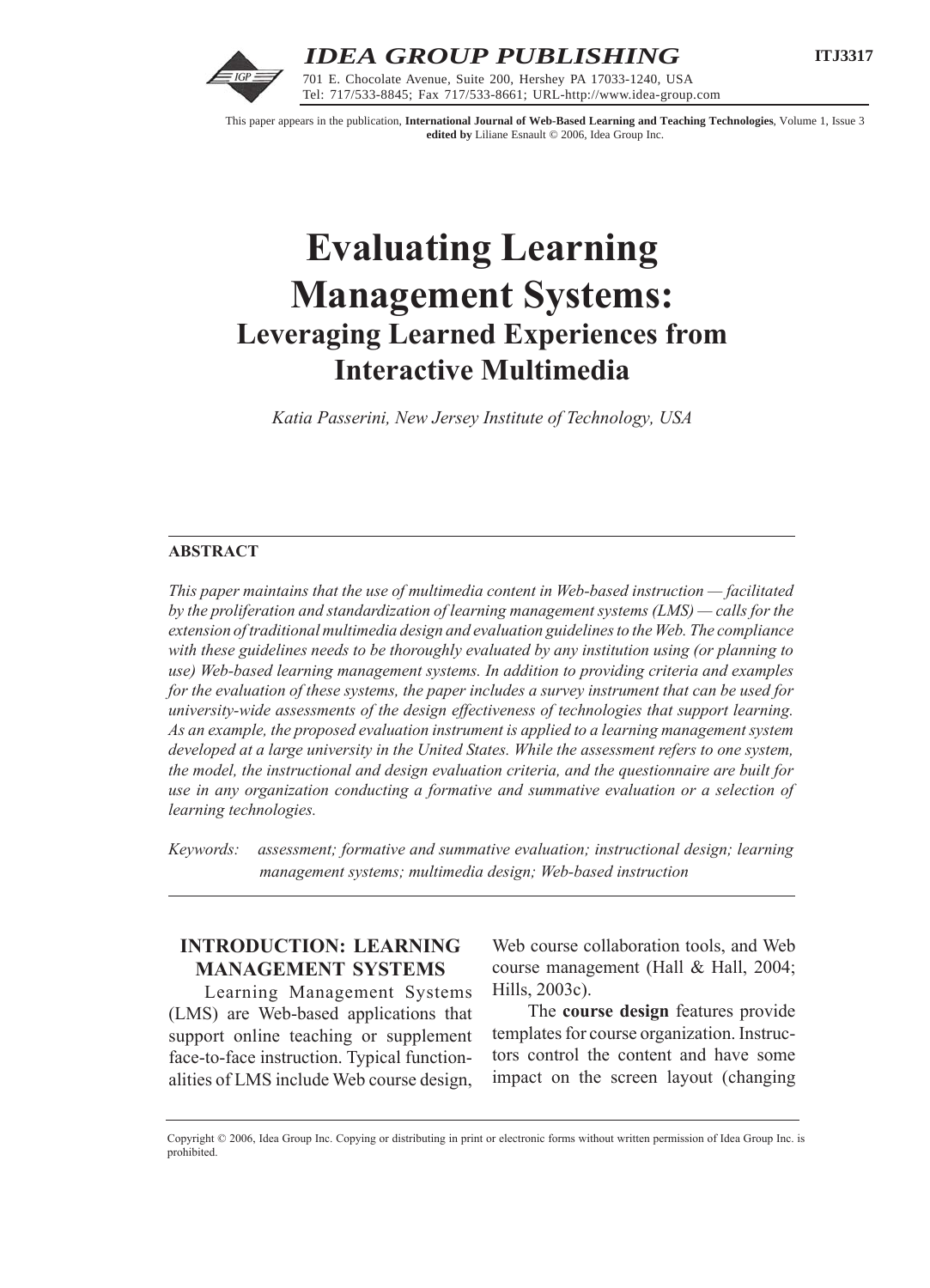features such as color and screen placement). Students can post information on personal Web pages or can create areas to post assignments and discussion topics. Search tools are available for quick access to materials.

The **collaboration tools** include synchronous (chat) and asynchronous components (discussions areas similar to listservs). Faculty can use bulletin boards to post course-related announcements. Electronic messaging within the LMS provides a repository for course-related messages. Whiteboards are used especially with mathematical and visual information. File sharing and workgroups are particularly useful for team-based activities enabling simultaneous file editing by several users.

The **course management** features enable student grading, performance tracking throughout the course, and the calculation of time spent using the software applications. They also enable instructors to design online quizzes, randomize questions from a database, and assess response time.

In addition to the above, a number of administrative features provide security and technical support for faculty and students. Table 1 lists typical LMS areas contained in many commercial and open-source applications such as WebCT, Blackboard, and Lotus LMS.

# **EVALUATING LEARNING MANAGEMENT SYSTEMS**

Stoner (1996) defines a learning technology as any application of technology for the enhancement of teaching, learning and assessment. This definition includes the use of network communication systems and embraces a large number of multimedia and Web applications. Learning management systems that enable classroom instruction on the Web and/or support face-to-face instruction with access to online learning repositories of course materials fall within this definition of "learning technology." When integrating a learning technology into a traditional curriculum, a thorough evaluation of its key design and instructional

| <b>Course Design Features</b>     | <b>Collaboration Tools</b>     |
|-----------------------------------|--------------------------------|
| Instructor-centered sample course | Discussion options             |
| Course templates                  | Asynchronous/threaded          |
| Search tools                      | Synchronous (chat)             |
| Student home pages                | Chat sessions logs             |
|                                   | <b>Bulletin board</b>          |
| <b>Course Mgt. Features</b>       | E-mail                         |
| Student grading                   | File sharing                   |
| Student tracking                  | Whiteboard                     |
| Assessment tools                  | Workgroups                     |
| Timed quizzes                     |                                |
|                                   | <b>Administrative features</b> |
|                                   | Security                       |
|                                   | Tech support                   |

*Table 1. LMS features* 

Copyright © 2006, Idea Group Inc. Copying or distributing in print or electronic forms without written permission of Idea Group Inc. is prohibited.